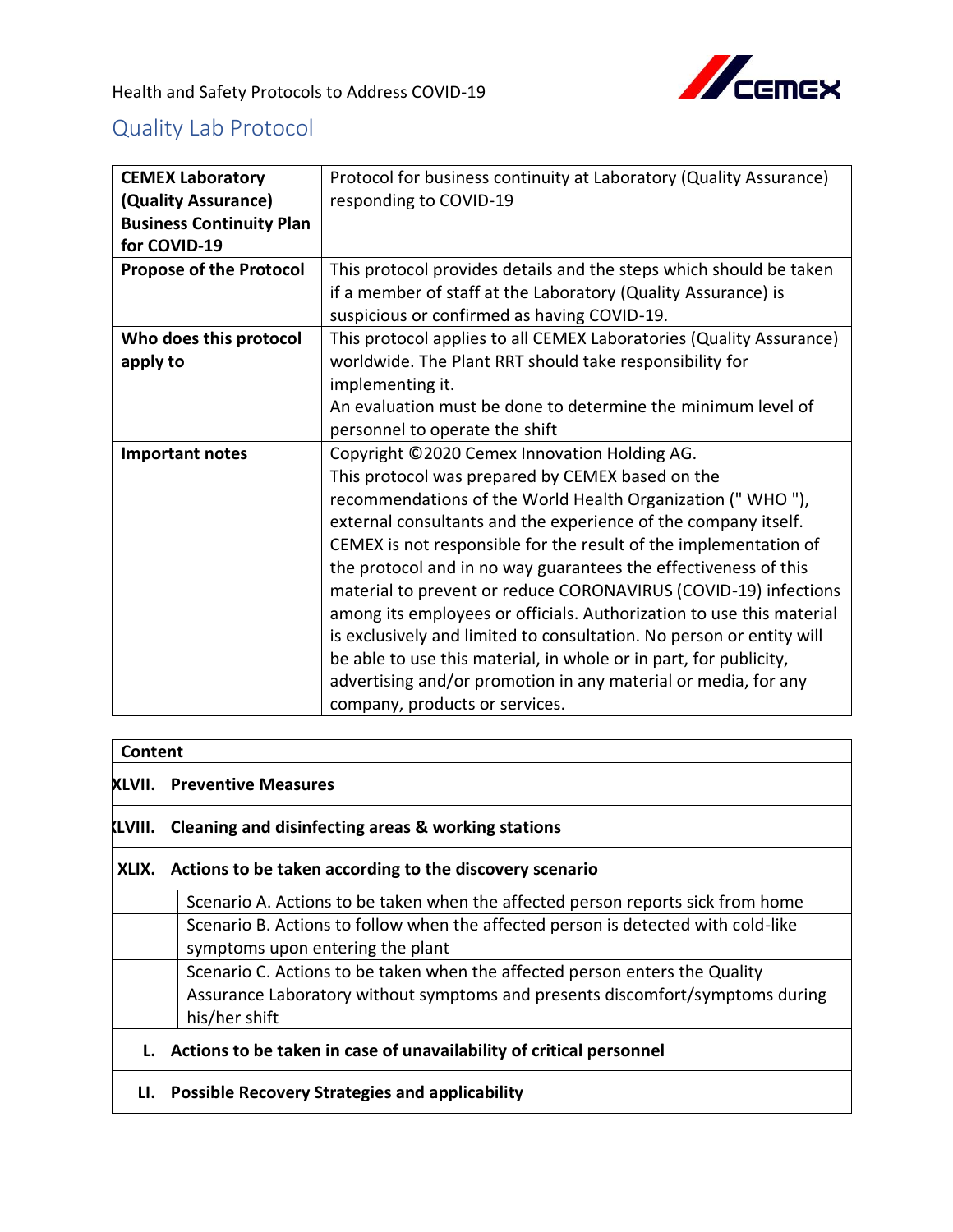

| Content |                                                                                         |
|---------|-----------------------------------------------------------------------------------------|
|         | If the possible duration of the unavailability is 14 days with minor Impact             |
|         | If the possible duration of the unavailability is >14 days with major Impact            |
|         | Additional options to evaluate according to viability (based upon local regulations and |
|         | industry practices)                                                                     |

# **LII. Table of possible Recovery Strategies and applicability (summarized version)**

|    | I. Preventive Measures.                                                                  |
|----|------------------------------------------------------------------------------------------|
| 1. | Avoid physical contact, no handshakes and keep a minimum of 2 meters (6 feet)            |
|    |                                                                                          |
| 2. | Enough spacing between the devices must be in place. Display signage to confirm the      |
|    | requirement. Sanitization/handwashing stations shall be in place.                        |
| 3. | Employees must wear COVID-PPE which includes: gloves, face masks, goggles or a           |
|    | face shield, and gowns.                                                                  |
| 4. | Declutter surfaces and increase cleaning / sanitizing regimes. Assign responsibility and |
|    | frequency for disinfecting touchpoints, tables, door handles, etc. Wear gloves and       |
|    | face mask throughout cleaning activities and wash hands immediately on the removal       |
|    | of gloves and masks.                                                                     |
| 5. | Remove doors/door handles - Look at all reasonable opportunities to remove them. If      |
|    | removing is not possible consider keeping open doors during operation hours.             |
| 6. | Where touchpoints like door handles and water coolers remain, paper towels are           |
|    | provided to allow users to avoid skin contact and/or install hand gel alcohol-based      |
|    | sanitizers.                                                                              |
| 7. | Gloves should be worn all time but are treated the same as bare hands in terms of        |
|    | minimizing unnecessary touching of anything on-site and the user's face.                 |
| 8. | Instruct the employees do not exchange utensils or paperwork. If paperwork is            |
|    | necessary, assign a tray to deposit paperwork, and clean hands after touching            |
|    | paperwork. Exchange of pens or pencils or sharing electronic devices should be           |
|    | prohibited.                                                                              |
|    |                                                                                          |

|                  | II. Cleaning and disinfecting areas & working stations                                                                                                                                                                                                                                                                                                                                                                                                                                               |  |
|------------------|------------------------------------------------------------------------------------------------------------------------------------------------------------------------------------------------------------------------------------------------------------------------------------------------------------------------------------------------------------------------------------------------------------------------------------------------------------------------------------------------------|--|
| 1.               | Cleaning and disinfecting environmental surfaces are important components of                                                                                                                                                                                                                                                                                                                                                                                                                         |  |
|                  | routine infection control. Workplace cleaning and disinfection should follow the same                                                                                                                                                                                                                                                                                                                                                                                                                |  |
|                  | general principles used in healthcare settings: removal of dirt, frequent disinfection                                                                                                                                                                                                                                                                                                                                                                                                               |  |
|                  | and use of a certain set of disinfecting products.                                                                                                                                                                                                                                                                                                                                                                                                                                                   |  |
| $\overline{2}$ . | The employee should be responsible for cleaning their areas and possibly common                                                                                                                                                                                                                                                                                                                                                                                                                      |  |
|                  | areas nearby.                                                                                                                                                                                                                                                                                                                                                                                                                                                                                        |  |
| 3.               | Surfaces that are frequently touched with hands should be cleaned often. This would<br>include (but would not be limited to): Doors in entrance/exiting areas, counters and<br>shelves, desk surfaces, chairs (e.g. armrests), tables, phones, computer keyboards<br>(especially if shared), light switches, kitchen surfaces and appliances, doorknobs,<br>handrails, floors, and other horizontal surfaces, shared tools and equipment,<br>machinery as muffles, hot Irons, X rays, diffractometer |  |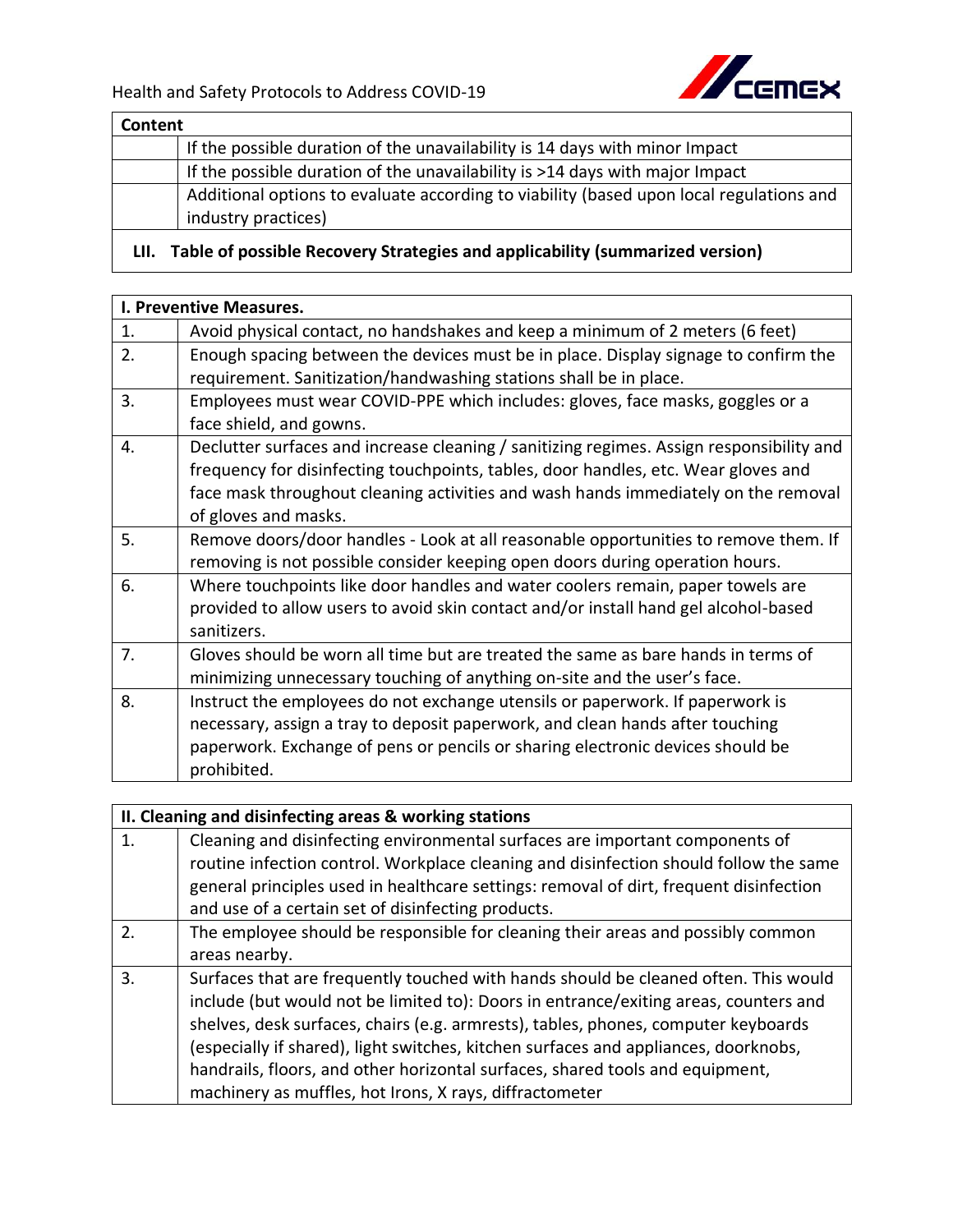

| 4. | In cases where the laboratory has eating rooms, it is important to avoid sharing cups, |
|----|----------------------------------------------------------------------------------------|
|    | dishes, and cutlery and to ensure that they are thoroughly washed with soap and hot    |
|    | water. If possible, use disposables cutlery, cups, and dishes.                         |
| 5. | Garbage collection, and if necessary, storage points, should be increased and emptied  |
|    | regularly throughout each day.                                                         |

#### **III. Actions to be taken according to the discovery scenario**

- 1. One or more cases in Laboratory (Quality Assurance) staff may present with different discovery scenarios:
	- D. The person feels ill and reports sick from home.
	- E. The person is detected with cold-like symptoms upon entering the plant.
	- F. The person enters the Laboratory (Quality Assurance) without symptoms and has discomfort/symptoms during his shift.

|                  | Scenario A. Actions to be taken when the affected person reports sick from home.    |  |
|------------------|-------------------------------------------------------------------------------------|--|
| 1.               | Request the affected person to receive medical attention by applying contagion      |  |
|                  | preventive measures (use of a mask, hand washing, deep cleaning of their home, not  |  |
|                  | sharing food and staying isolated as much as possible).                             |  |
| 2.               | If the Laboratory (Quality Assurance) can operate without the affected person, keep |  |
|                  | the shift with the reduced group until the end of it.                               |  |
| $\overline{3}$ . | Otherwise, request substitute Laboratory (Quality Assurance) personnel requiring a  |  |
|                  | member of other Laboratory (Quality Assurance) shifts.                              |  |
| $\overline{4}$   | Provide the affected person with guidelines for care at home and care for their     |  |
|                  | relatives. Refer to PANDEMICS-Quarantine protocol.                                  |  |
|                  | Follow up on affected personnel and their families, preferably by HR.               |  |

**Scenario B. Actions to follow when the affected person is detected with cold-like symptoms upon entering the plant.**

1. Do not allow entry and follow the "PANDEMICS - Screening protocol". 2. Follow the actions indicated in Scenario A above.

|                | Scenario C. Actions to be taken when the affected person enters the Laboratory (Quality                                                               |  |
|----------------|-------------------------------------------------------------------------------------------------------------------------------------------------------|--|
|                | Assurance) without symptoms and presents discomfort/symptoms during his/her shift.                                                                    |  |
| 1              | The suspicious person must go home, follow the leaving site protocol requirements,<br>call a doctor/medical center and ask what to do.                |  |
| $\overline{2}$ | Apply in the Laboratory (Quality Assurance), with due care, the PANDEMICS-Social<br>distancing protocol, and PANDEMICS-Workplace cleaning procedures. |  |
| 3              | Reinforce constant cleaning to the lab accessories, equipment, and instruments.                                                                       |  |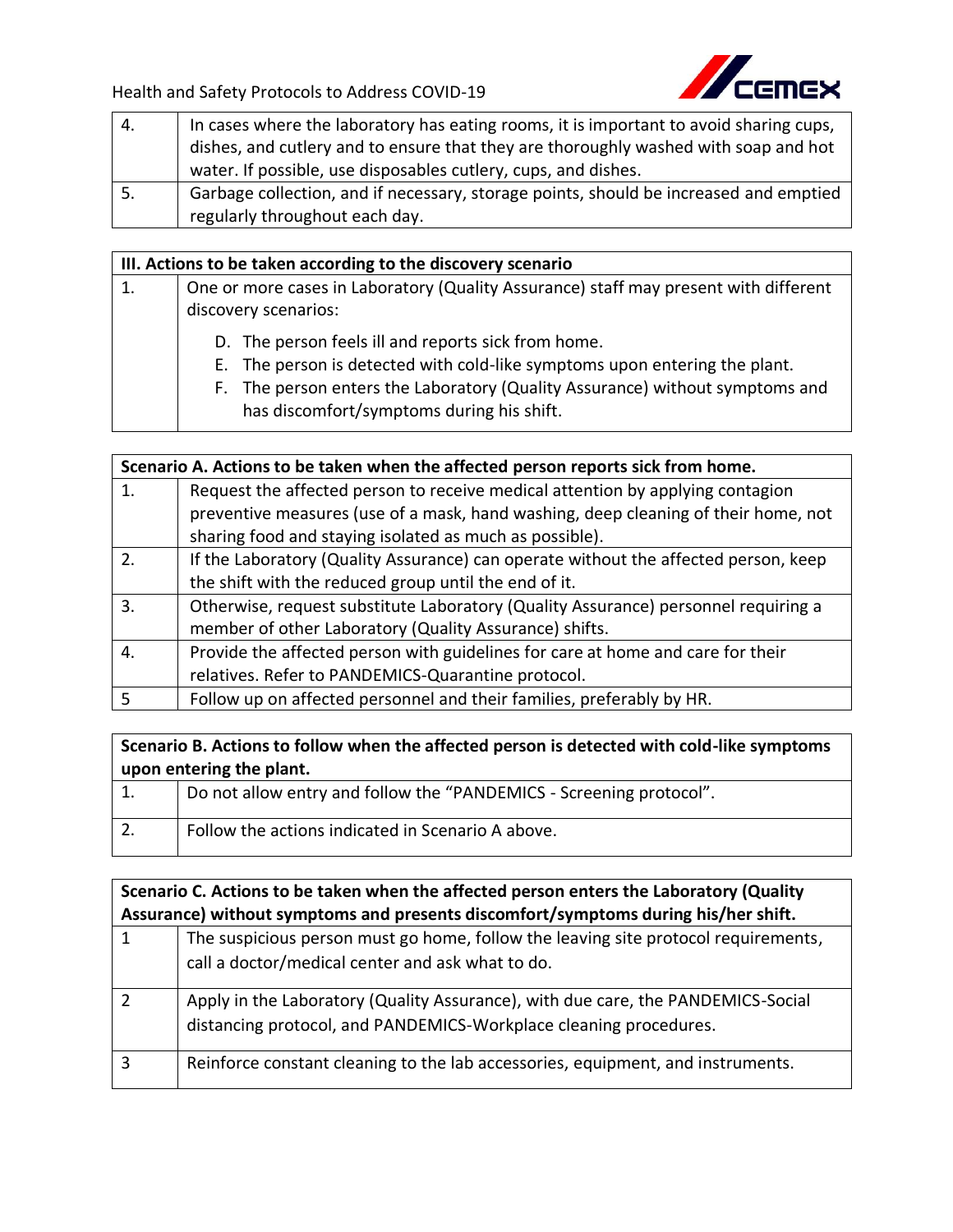

**Scenario C. Actions to be taken when the affected person enters the Laboratory (Quality Assurance) without symptoms and presents discomfort/symptoms during his/her shift.**

| $\overline{4}$ | Request the remaining of the Laboratory (Quality Assurance) group to prepare the<br>transfer of Laboratory (Quality Assurance) operation from this to a new Laboratory<br>(Quality Assurance) group. |
|----------------|------------------------------------------------------------------------------------------------------------------------------------------------------------------------------------------------------|
| 5              | Request a new Laboratory (Quality Assurance) group to come urgently to Plant.                                                                                                                        |
| 6              | Before changing the Laboratory (Quality Assurance) group, reapply the PANDEMICS-<br>Social distancing protocol and PANDEMICS-Workplace cleaning procedures.                                          |
| $\overline{7}$ | Allow entry to the work area only to personnel from the Lab, staff from other<br>departments should not enter.                                                                                       |
| 8              | Send home colleagues of the affected person who has been in contact, they should<br>call a doctor/medical center and ask what to do.                                                                 |
| 9              | Provide the affected person and Laboratory (Quality Assurance) colleagues with<br>guidelines for care at home and care of their relatives. Refer to PANDEMICS-<br>Quarantine protocol.               |
| 10             | Continue the operation of the Laboratory (Quality Assurance) with the new group.                                                                                                                     |
| 11.            | Follow up on affected personnel, Laboratory (Quality Assurance) colleagues and their<br>families. Preferably by HR.                                                                                  |

|   | IV. Actions to be taken in case of unavailability of critical personnel                                                                                                                                                |  |  |
|---|------------------------------------------------------------------------------------------------------------------------------------------------------------------------------------------------------------------------|--|--|
| 1 | Assess the level of affectation to critical processes to define which strategies are more                                                                                                                              |  |  |
|   | suitable, considering the circumstances and triggers below:                                                                                                                                                            |  |  |
|   | Possible duration of the unavailability                                                                                                                                                                                |  |  |
|   | c. 14 days when critical personnel are in quarantine (due to identified exposure<br>or having symptoms without confirmation of COVID-19)<br>d. >14 days when Critical personnel absent due to confirmation of COVID-19 |  |  |
|   | Possible consequences in case of critical personnel unavailability                                                                                                                                                     |  |  |
|   | Minor impact when the absence decreases productivity, but without<br>$\mathsf{C}$ .<br>interrupting critical processes.                                                                                                |  |  |
|   | d. Major impact when unavailability leads to disruption of critical processes.                                                                                                                                         |  |  |

| V. Possible Recovery Strategies and applicability                           |                                                                                           |
|-----------------------------------------------------------------------------|-------------------------------------------------------------------------------------------|
| $\mathbf{1}$                                                                | The following are just guidelines for the selection of possible recovery strategies, that |
|                                                                             | could apply due to the duration of the unavailability and / or the level of impact        |
|                                                                             | identified.                                                                               |
| If the possible duration of the unavailability is 14 days with minor Impact |                                                                                           |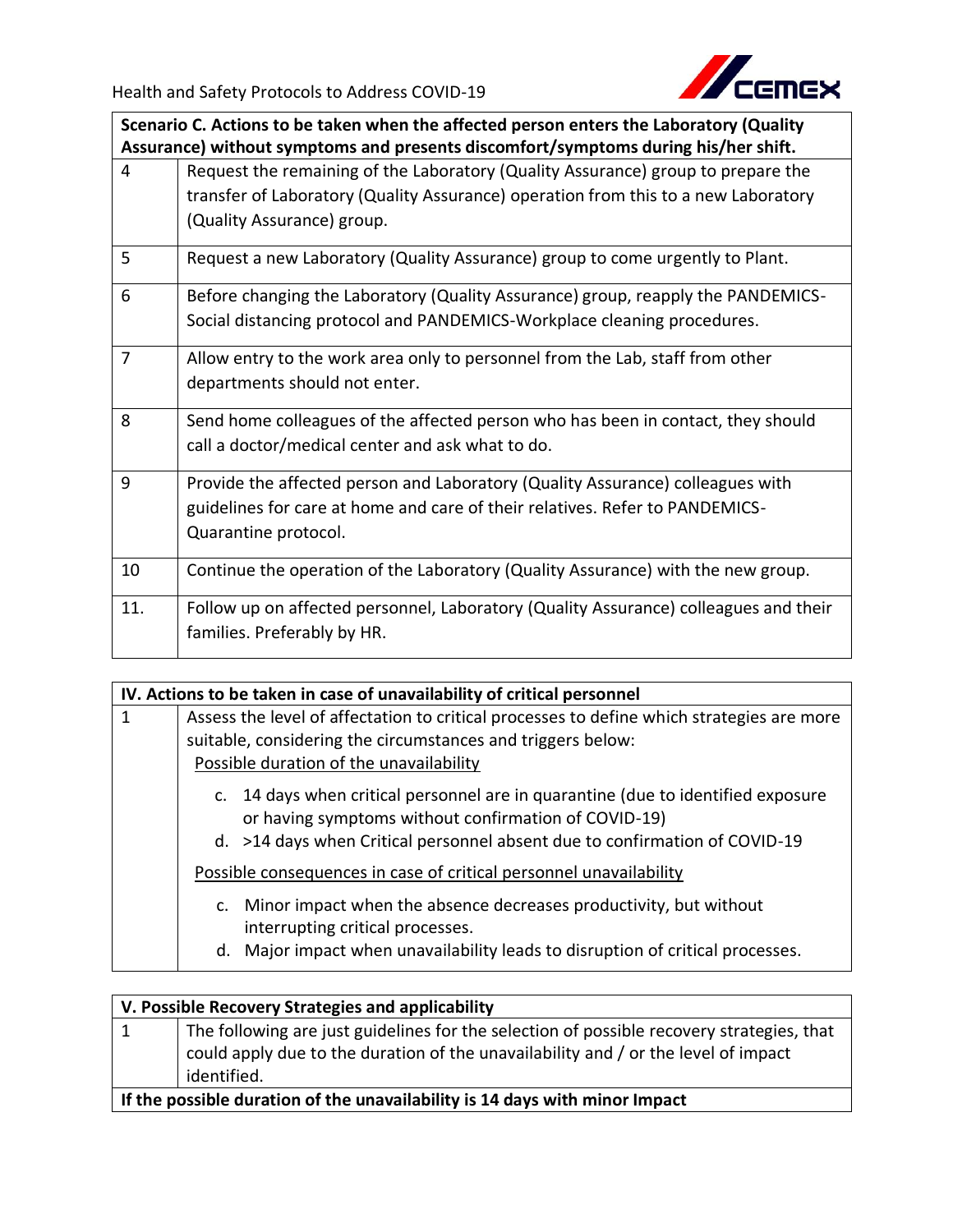

|                                                                                         | V. Possible Recovery Strategies and applicability                                     |  |  |
|-----------------------------------------------------------------------------------------|---------------------------------------------------------------------------------------|--|--|
| $\mathbf{1}$                                                                            | Distribute tasks among the available staff of the shift to cover the functions of the |  |  |
|                                                                                         | absent person                                                                         |  |  |
| $\overline{2}$                                                                          | Activate the deputy appointed according to the BCP to cover the absent person         |  |  |
| 3                                                                                       | Take staff from another shift to cover the absence                                    |  |  |
| $\overline{4}$                                                                          | Extend the duration of shifts if it is required to cover the operation                |  |  |
|                                                                                         | If the possible duration of the unavailability is >14 days with major Impact          |  |  |
| $\mathbf{1}$                                                                            | Reduce to the minimum the personnel within the Laboratory (Quality Assurance) in      |  |  |
|                                                                                         | each shift, to maintain the operation with the skeleton and distribute the available  |  |  |
|                                                                                         | staff in the different shifts                                                         |  |  |
| Additional options to evaluate according to viability (based upon local regulations and |                                                                                       |  |  |
|                                                                                         | industry practices)                                                                   |  |  |
| $\mathbf{1}$                                                                            | Seek personnel from other plants that can be transferred to operate (if travel        |  |  |
|                                                                                         | protocols and restrictions allow it)                                                  |  |  |
| $\overline{2}$                                                                          | That retired personnel can be called to operation (induction and training could be    |  |  |
|                                                                                         | required)                                                                             |  |  |
| 3                                                                                       | Seek with industry associations to hire temporarily or make a swap from other         |  |  |
|                                                                                         | laboratory experts (induction and training could be required)                         |  |  |
| 4                                                                                       | Look for outsourcing services from specialized providers that have availability of    |  |  |
|                                                                                         | experts with the skills needed.                                                       |  |  |
| 5                                                                                       | Use available technology for virtual support, refer to: PANDEMICS-Field remote        |  |  |
|                                                                                         | support protocol                                                                      |  |  |

| VI. Table of possible Recovery Strategies and applicability (summarized version) |                                                                                                                                               |         |                              |              |                 |  |  |  |
|----------------------------------------------------------------------------------|-----------------------------------------------------------------------------------------------------------------------------------------------|---------|------------------------------|--------------|-----------------|--|--|--|
|                                                                                  |                                                                                                                                               |         | <b>Estimated</b><br>duration |              | Level of Impact |  |  |  |
|                                                                                  | <b>Recovery Strategies</b>                                                                                                                    | 14 days | > 14<br>days                 | <b>Minor</b> | <b>Major</b>    |  |  |  |
| a.                                                                               | Distribute tasks among the available staff of the<br>shift to cover the functions of the absent person                                        | x       |                              | X            |                 |  |  |  |
|                                                                                  | b. Activate the deputy appointed according to the<br>BCP of the plant to cover the absent person                                              | x       |                              | X            |                 |  |  |  |
| c.                                                                               | Substitute staff with personnel from shift to cover<br>the absence                                                                            | x       | X                            | X.           | X               |  |  |  |
| d.                                                                               | As necessary, extend the duration of shifts to<br>cover the operation                                                                         | x       | X                            | X            | X               |  |  |  |
| e.                                                                               | Reduce to the minimum the personnel within the<br>Laboratory (Quality Assurance) in each shift, to<br>maintain the operation with the minimum |         | x                            |              | x               |  |  |  |